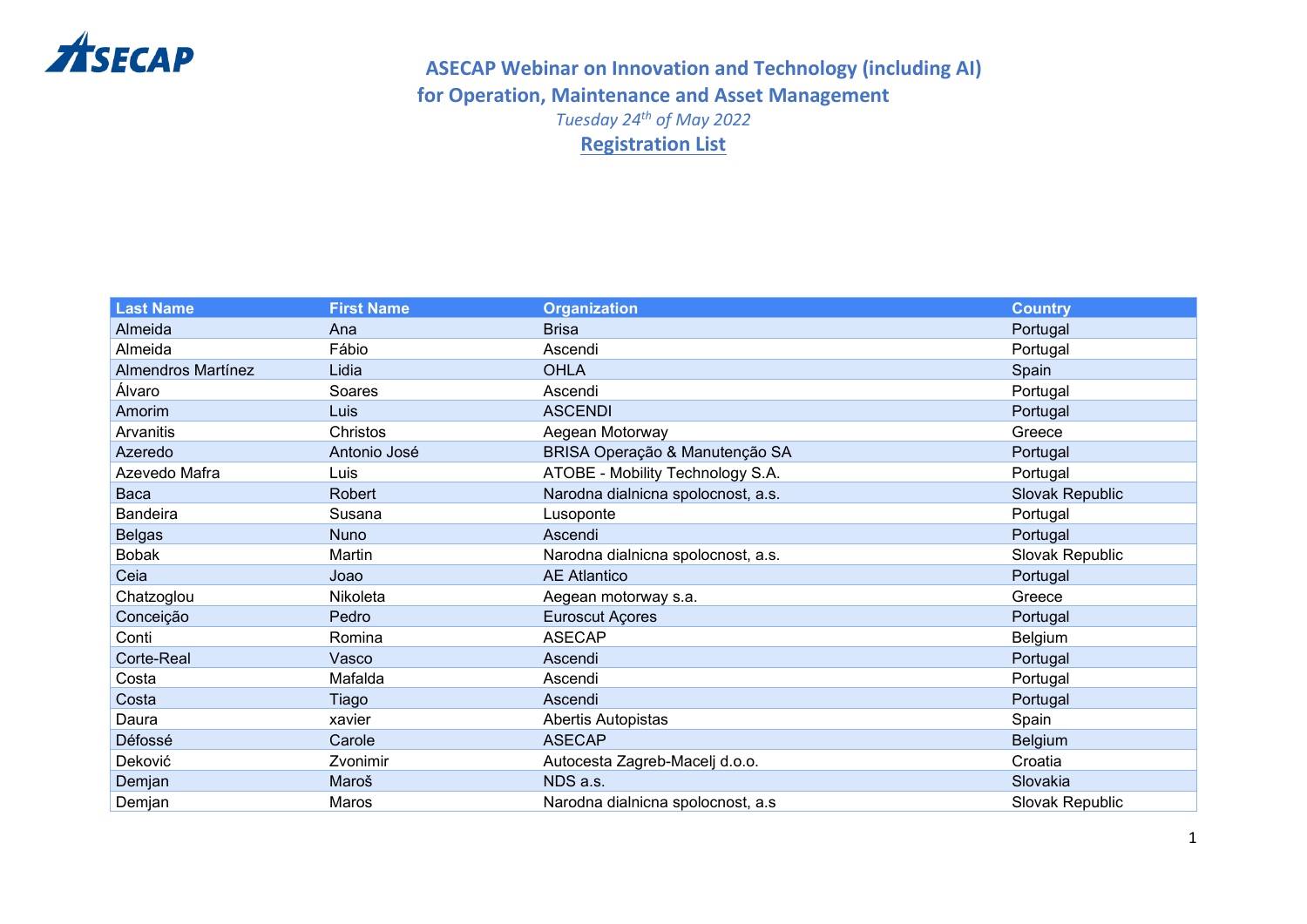

## **ASECAP Webinar on Innovation and Technology (including AI)**

#### **for Operation, Maintenance and Asset Management**

*Tuesday 24 th of May 2022*

**Registration List** 

| <b>Dias</b>     | Tiago            | A-to-Be                                      | Portugal        |
|-----------------|------------------|----------------------------------------------|-----------------|
| Domen           | Mongus           | <b>UM FERI (DARS)</b>                        | Slovenia        |
| Egri            | Marian           | Narodna dialnicna spolocnost, a.s.           | Slovak Republic |
| Erhart          | Jacqueline       | <b>ASFINAG MSG</b>                           | Austria         |
| Evangelou       | Thomai           | Aegean Motorway SA                           | Greece          |
| Ferreira Borges | Luis Miguel      | <b>Brisa</b>                                 | Portugal        |
| <b>Fuentes</b>  | Carlos           | Abertis mobility services                    | Spain           |
| Girlanda        | Nelly            | A4 Holding                                   | Italy           |
| Giuliani        | David            | Tunnel du Mont Blanc - GEIE                  | France          |
| Guarnieri       | Paolo            | Movyon S.p.A.                                | Italy           |
| <b>Halkias</b>  | <b>Bill</b>      | International Road Federation (IRF)          | Greece          |
| Igor            | Pili             | EGIS Road Operation Croatia d.o.o.           | Croatia         |
| Ivan            | Komorcec         | <b>EGIS Road Operation Croatia</b>           | Croatia         |
| <b>Ivaniček</b> | Davorin          | Hrvatske autoceste d.o.o.                    | Croatia         |
| Karavas         | Achilleas        | Aegean Motorway S.A.                         | Greece          |
| Kasper          | Nikolaus         | Asfinag MSG                                  | Austria         |
| <b>Kiousis</b>  | George           | <b>Attikes Diadromes SA</b>                  | Greece          |
| Kocot           | Pawel            | PAK (SAM)                                    | Poland          |
| Kormos          | Máté             | Alföld Koncessziós Autópálya Zrt.            | Hungary         |
| Kovač           | Gabrijela        | Hrvatske autoceste doo                       | Croatia         |
| Lengrand        | Richard          | <b>EGIS</b>                                  | France          |
| loiacono        | roberta          | MOVYON - Gruppo Autostrade per l'Italia      | Italy           |
| Lopes           | Jorge            | <b>Brisa</b>                                 | Portugal        |
| Makinia         | Wojciech         | <b>GTC</b>                                   | Poland          |
| Mandalozis      | <b>Dimitrios</b> | AEGEAN MOTORWAY SA                           | Greece          |
| Masoli          | PierMauro        | Autostrada Brescia Verona Vicenza Padova spa | Italy           |
| Matas           | Kristina         | Hrvatske autoceste d.o.o.                    | Croatia         |
| Matos           | Carlos           | <b>AELO</b>                                  | Portugal        |
| Medina          | Miguel           | Abertis                                      | Spain           |
| Meric           | Ergul            | <b>ICA</b>                                   | Turkey          |
| <b>Michas</b>   | Christos         | Sas                                          | Greece          |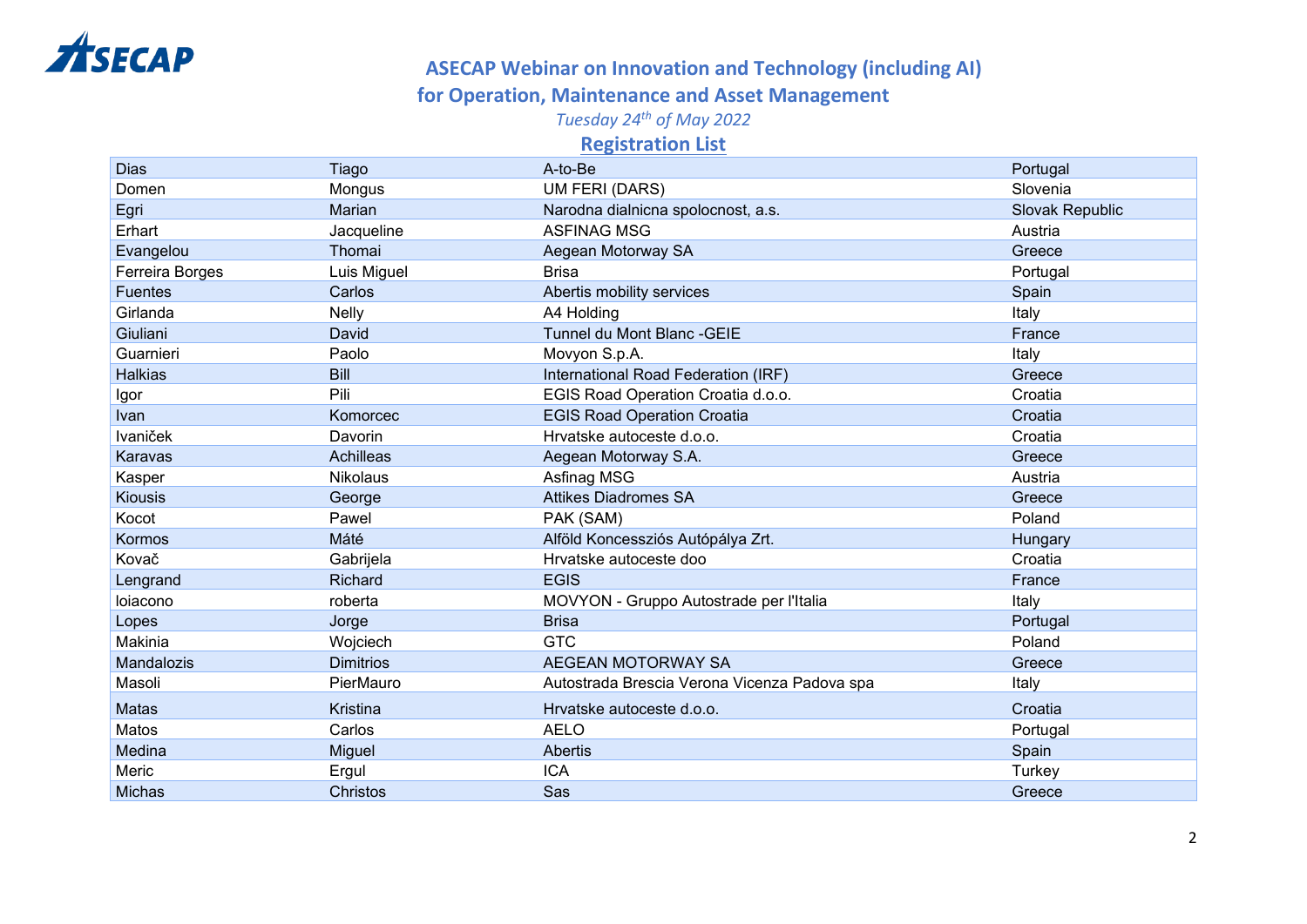

## **ASECAP Webinar on Innovation and Technology (including AI)**

#### **for Operation, Maintenance and Asset Management**

*Tuesday 24 th of May 2022*

**Registration List** 

| miranda            | mario                      | <b>RAL</b>                           | Portugal        |
|--------------------|----------------------------|--------------------------------------|-----------------|
| Monteiro           | Luís                       | Egis                                 | Portugal        |
| Morais             | Ana Filipa                 | Norscut/APCAP                        | Portugal        |
| Moser              | Rene                       | <b>ASFINAG</b>                       | Austria         |
| Musmeci            | Alessandro                 | <b>AISCAT</b>                        | Italy           |
| <b>Neves</b>       | Joao                       | <b>ASCENDI</b>                       | Portugal        |
| Nikoletou          | EFI                        | <b>GEFYRA LITOURGIA S.A.</b>         | Greece          |
| Nunes de Sousa     | Antonio                    | <b>APCAP</b>                         | Portugal        |
| Oliveira           | José                       | Ascendi                              | Portugal        |
| Oliveira           | Carlos                     | <b>ASCENDI</b>                       | Portugal        |
| Pajnić             | Erna                       | Croatian Motorways Ltd.              | Croatia         |
| Papadimitriou      | Fanis                      | <b>ATTIKES DIADROMES SA</b>          | Greece          |
| Pereira            | Inês                       | Ascendi                              | Portugal        |
| Petko              | Peter                      | Národná diaľničná spoločnosť, a.s.   | Slovak Republic |
| Prammer            | Dominik                    | <b>ASFINAG</b>                       | Austria         |
| Rizman             | Klemen                     | <b>CREApro</b>                       | Slovenia        |
| Roussa             | Vasiliki                   | Aegean Motorway S. A.                | Greece          |
| Salar              | Tomislav                   | Egis road operation Croatia d.o.o.   | Croatia         |
| Sarmento           | Ricardo                    | Ascendi                              | Portugal        |
| Schehl             | Philipp                    | <b>Toll Collect GmbH</b>             | Germany         |
| Seddi              | Malika                     | <b>ASECAP</b>                        | Belgium         |
| Sérgio             | Fernandes                  | Ascendi                              | Portugal        |
| Simões da Cunha    | <b>Manuel Pedro Farias</b> | Euroscut Açores, S.A.                | Portugal        |
| <b>Skelin</b>      | <b>Nivia</b>               | HRVATSKE AUTOCESTE d.o.o.            | Croatia         |
| Stavroyiannopoulos | Dennis                     | <b>IBM</b>                           | Greece          |
| Stocchi            | Emanuela                   | <b>AISCAT</b>                        | Italy           |
| Theodoropoulos     | Panagiotis                 | Aegean motorway S.A.                 | Greece          |
| Tiago              | Ricardo                    | Institute for Mobility and Transport | Portugal        |
| Tomljanović        | Emil                       | Hrvatske autoceste d.o.o.            | Croatia         |
| Tyrogianni         | Eleni                      | <b>ATTIKES DIADROMES SA</b>          | Greece          |
| Vasiliadou         | loanna                     | AEGEAN MOTORWAY SA                   | Greece          |